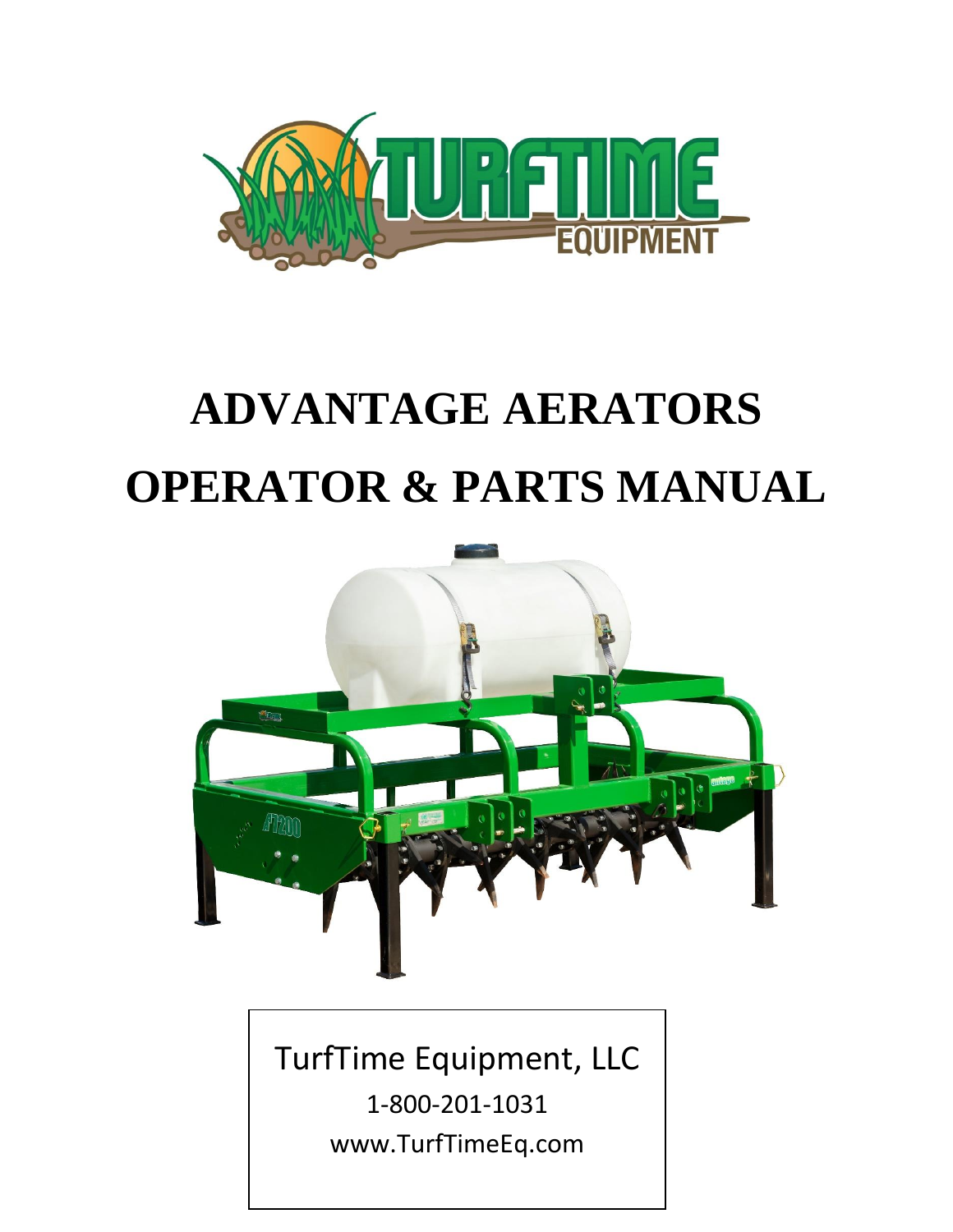# **ADVANTAGE AERATORS HEAVY DUTY TURF AERATORS**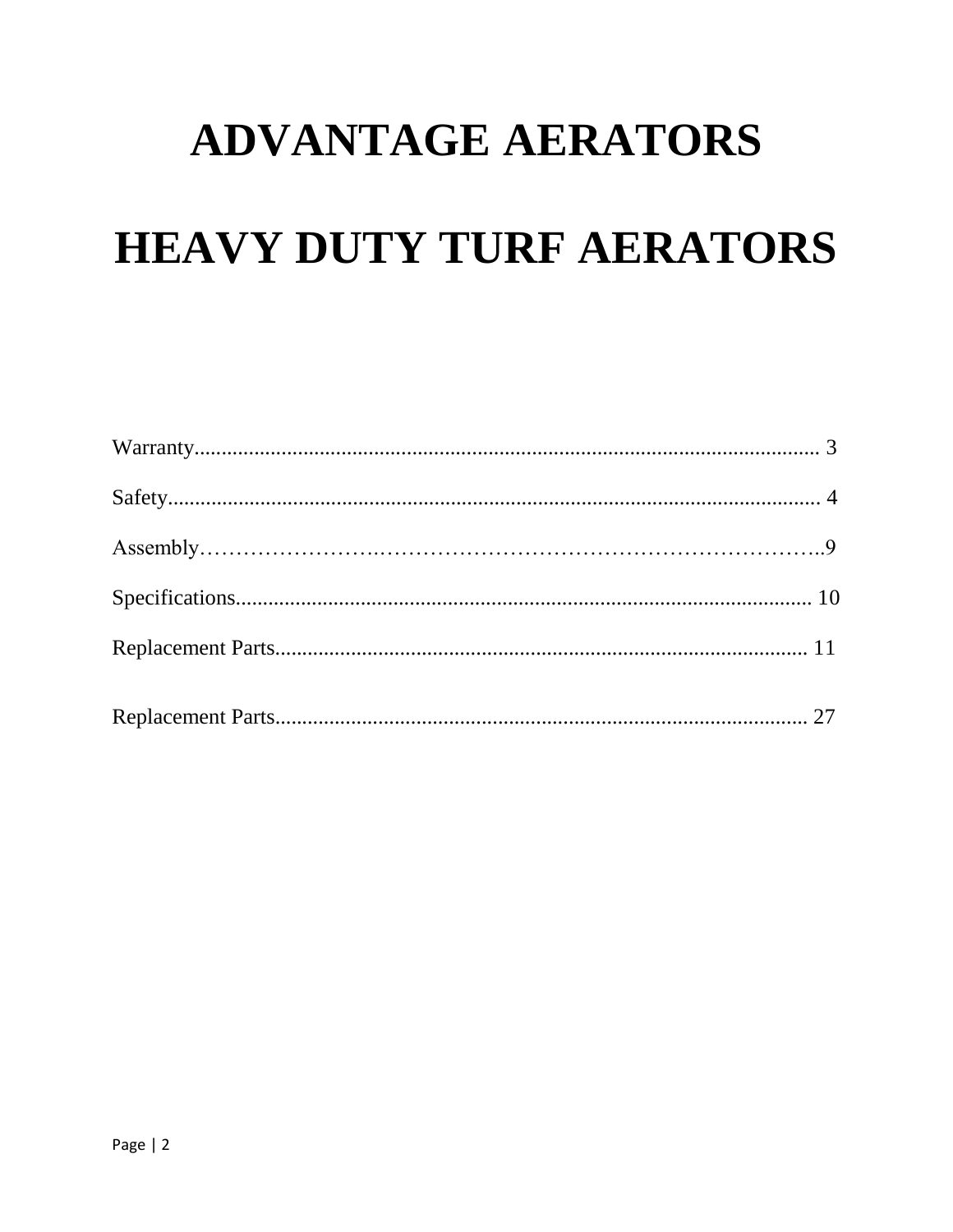### TurfTime Warranty Statement

#### **3 YEAR LIMITED WARRANTY**

TURFTIME EQUIPMENT, LLC. hereby warrants that TTE's products will be free from defects in material and workmanship under normal use according to the provisions and limitations herein set forth. All parts, specifically EXCLUDING expendable 'wear' parts, that become unserviceable, due to defective material or workmanship, within 3 YEARS from date of the original retail purchase, shall, at TTE's option, be repaired or replaced.

#### **LIMITATIONS**

The obligations of TTE for breach of warranty shall be limited to products manufactured by TTE; (1) that are installed, operated, and maintained according to TTE's instruction furnished and/or available to the purchaser upon request; (2) that are installed according to all other applicable Federal, State, and local codes or regulations; and (3) that the purchaser substantiates were defective in material and workmanship notwithstanding that they were properly installed and correctly maintained as set forth and were not abused or misused. The obligation of TTE shall be limited to replacing or repairing the defective product, at the option of TTE. TTE shall not be responsible for any labor or cost of removal or repairing or reinstallation of its products and shall not be liable for transportation costs to and from its facility in New Holland, Pa. Use of parts for modification or repair of the product or any component part thereof not authorized or manufactured by TTE specifically for such product shall void this warranty. This warranty shall not apply to any damage to or defect in the TTE products that is directly or indirectly caused by; (1) FORCE MAJEURE, act of GOD, or other accident not related to an inherent product defect; or (2) abuse, misuse, or neglect of the such product, including any damage caused by improper assembly, installation, adjustment, or faulty instruction of the purchaser. **Other than as expressly set forth hereinabove, TTE makes no other warranty, express or implied, with respect to any of TTE's products, included but not limited to any merchantability or fitness for a particular purpose. In no event shall TTE be responsible for any incidental or consequential damages of any nature suffered by purchaser or any other person or entity caused in whole or in part by any of TTE's products**. Any person or entity to whom this warranty extends and who claims breach of warranty against TTE must bring suit thereon within six months from the date of occurrence of such breach of warranty or be forever barred from any and all legal or other remedies for such breach of warranty. TTE is not responsible for and hereby disclaims any undertaking, representation, or warranty made by any dealer, distributor, or other person that is inconsistent with or in any way more expensive than the provisions of this limited warranty. This warranty grants specific legal rights and shall be read in conformity with applicable state law. In some jurisdictions, the applicable law mandates warranty provisions that provide greater rights than those provided for herein. In such case, this limited warranty shall be read to include such mandates provisions; and any provision herein that is prohibited or unenforceable in any such jurisdiction shall, as to such jurisdiction, be ineffective to the extent of such prohibition or unenforceable without invalidating the remaining provisions and without affecting the validity or enforceability of such provisions in any other jurisdiction.

#### **STATEMENT OF POLICY**

In accordance with our established policy of constant improvement, we reserve the right to amend these specifications at any time without notice.

#### **WARRANTY BY MANUFACTURER**

Dealer/distributor understands and agrees that the manufacturer extends only the following warranty to its customers. In the event dealer/distributor extends any additional warranty such as enlarging the scope or period of warranty or undertaking a warranty of fitness for any particular purpose or obligation not encompassed in manufacturer's warranty, dealer/distributor shall be solely responsible therefore and shall have no recourse against manufacturer with respect thereto.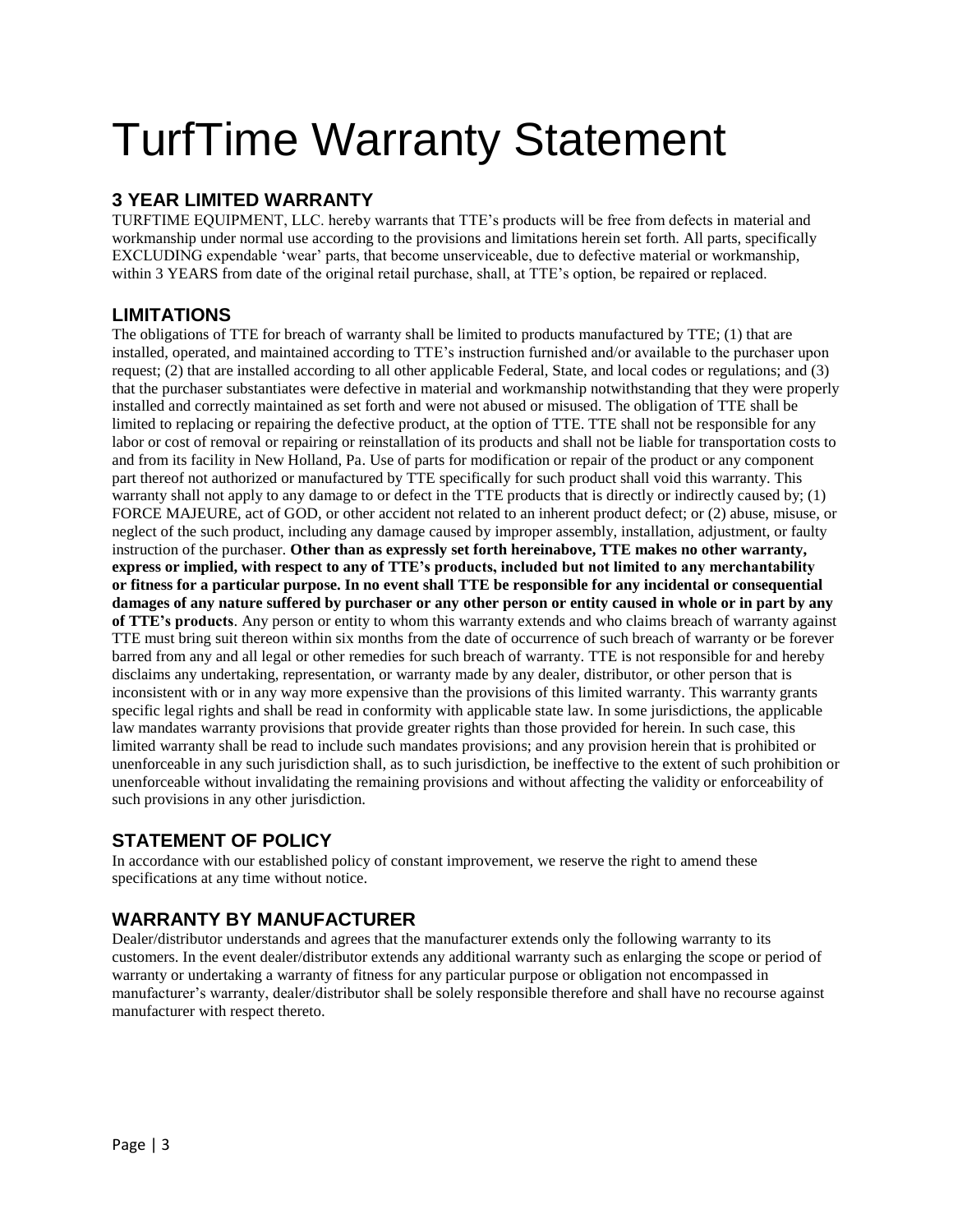#### Warning: Read this manual before operation.

Operators of the equipment must read and understand this manual. Failure to read this manual and follow these safety and operating instructions could result in serious bodily injury or even death.

### **AWARNING**



Before operating your machine, stop and read this owners manual. Do not attempt to operate the unit until you fully understand the material covered in this manual. Without the knowledge contained in this manual, injury or death can result.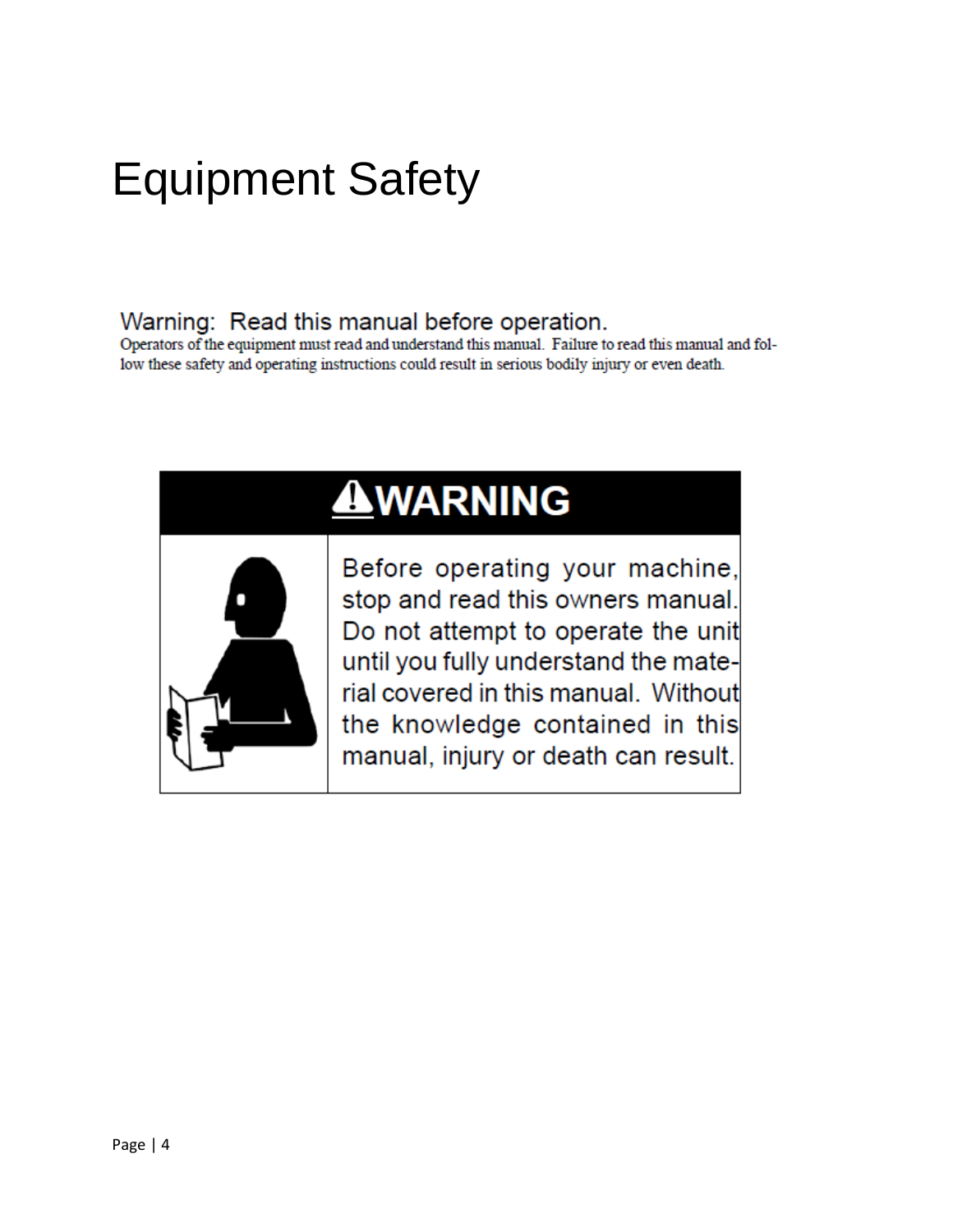#### Recognize safety information

This is the safety alert symbol. When you see this symbol on your equipment or in this manual, be alert to the potential for personal injury or injury to others.

#### Understand signal words

CAUTION used without the safety alert symbol indicates a potentially hazardous situation which, if not avoided, may result in property damage.

CAUTION indicates a potentially hazardous situation which, if not avoided, may result in minor or moderate injury.

WARNING indicates a potentially hazardous situation which, if not avoided, could result in death or serious injury.

DANGER indicates an imminently hazardous situation which, if not avoided, will result in death or serious injury.



#### Follow safety instructions.

- Read owner/operator manual.
- Replace missing or damaged safety decals.
- Safety decals and this manual must be considered a permanent part of your equipment.
- Should ownership of the equipment be transferred, this manual must also be transferred.

• Unauthorized modifications to the equipment are not recommended. This could impair the function, safety, and life of the machine.

• For any part of this manual that you do not understand, contact your dealer or TurfTime Equipment, LLC at 1-800-201-1031.

• All implements with moving parts are potentially dangerous. Due to this fact, there is no substitute for a safe, knowledgeable operator. It is important that all persons operating this equipment read, understand, and follow the instructions provided in this manual.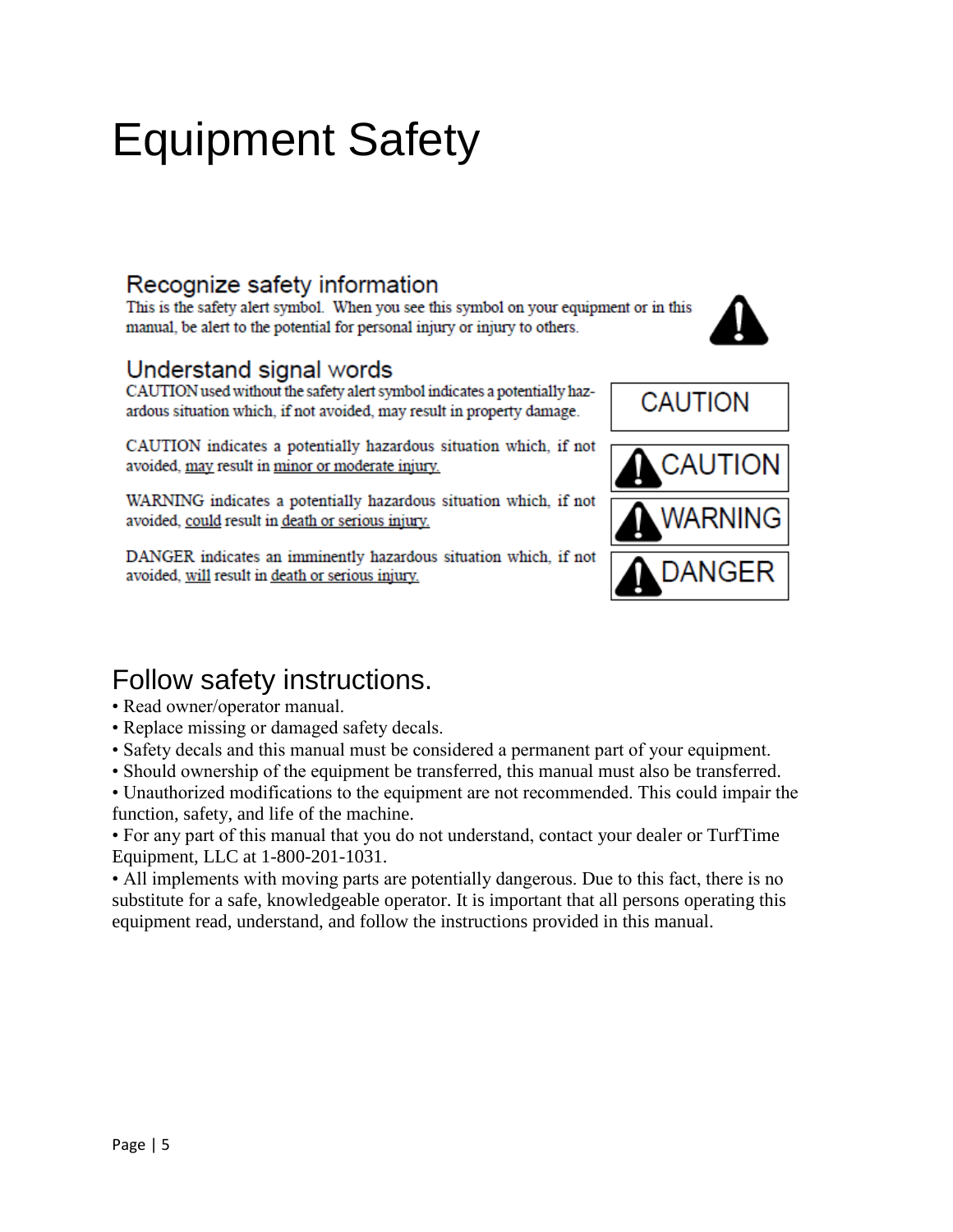#### **Safety Decals**

The following safety decals should be attached to the equipment at all times. Should any decal become damaged or lost, it is the responsibility of the owner to replace it. Additional decals may be obtained from the manufacturer.

| <b>AWARNING</b>                            | <b>AADVERTENCIA</b>                                                                                                             |
|--------------------------------------------|---------------------------------------------------------------------------------------------------------------------------------|
|                                            | Antes de probar la unidad por primera vez<br>deben remitirse a las instrucciones contenidas<br>en el manual.                    |
| owner's manual be-<br>fore operating unit. | <b>AADVERTISSEMENT</b>                                                                                                          |
|                                            | Read and understand S'assurer de bien comrendre toutes les<br>consignes du manuel de propriétarie avant<br>d'utiliser la unité. |

Part No.: SD-010.



Part No.: SD-012A.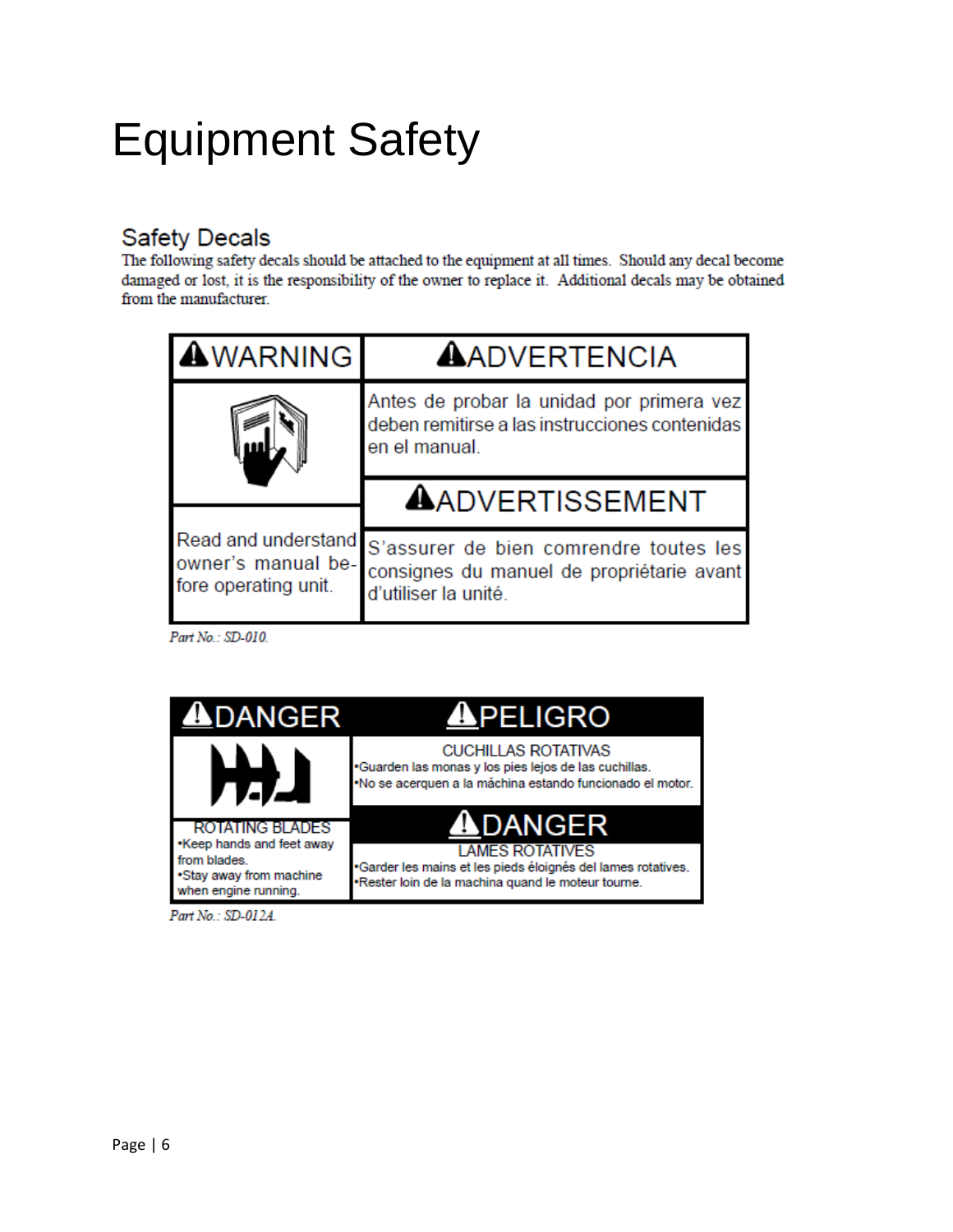Warning! Prepare for

emergencies.

Keep fire extinguisher and first aid kit available.



#### **AWARNING**

**Prepare for** emergencies. Keep fire extinguisher and first aid kit available.

#### Warning! Check equipment before operating.

Tighten all nuts and bolts before operating. Make certain that equipment is lowered to ground before attempting to make adjustments or perform maintenance.

#### Danger! Stay clear of rotating blades.

The harrow is designed to cut soil, turf, and groundlitter. Keep hands and feet away from blades!

### Danger! Keep riders off

#### machine.

Riders can be seriously injured or killed by entanglement or by falling.



#### **AWARNING**

**Check equipment** before operation. **Tighten all nuts** and bolts.

#### **ADANGER**

Rotating blades. Keep hands and feet away from blades.



#### **ADANGER**

Riders can be injured or killed. **Keep riders** off machine.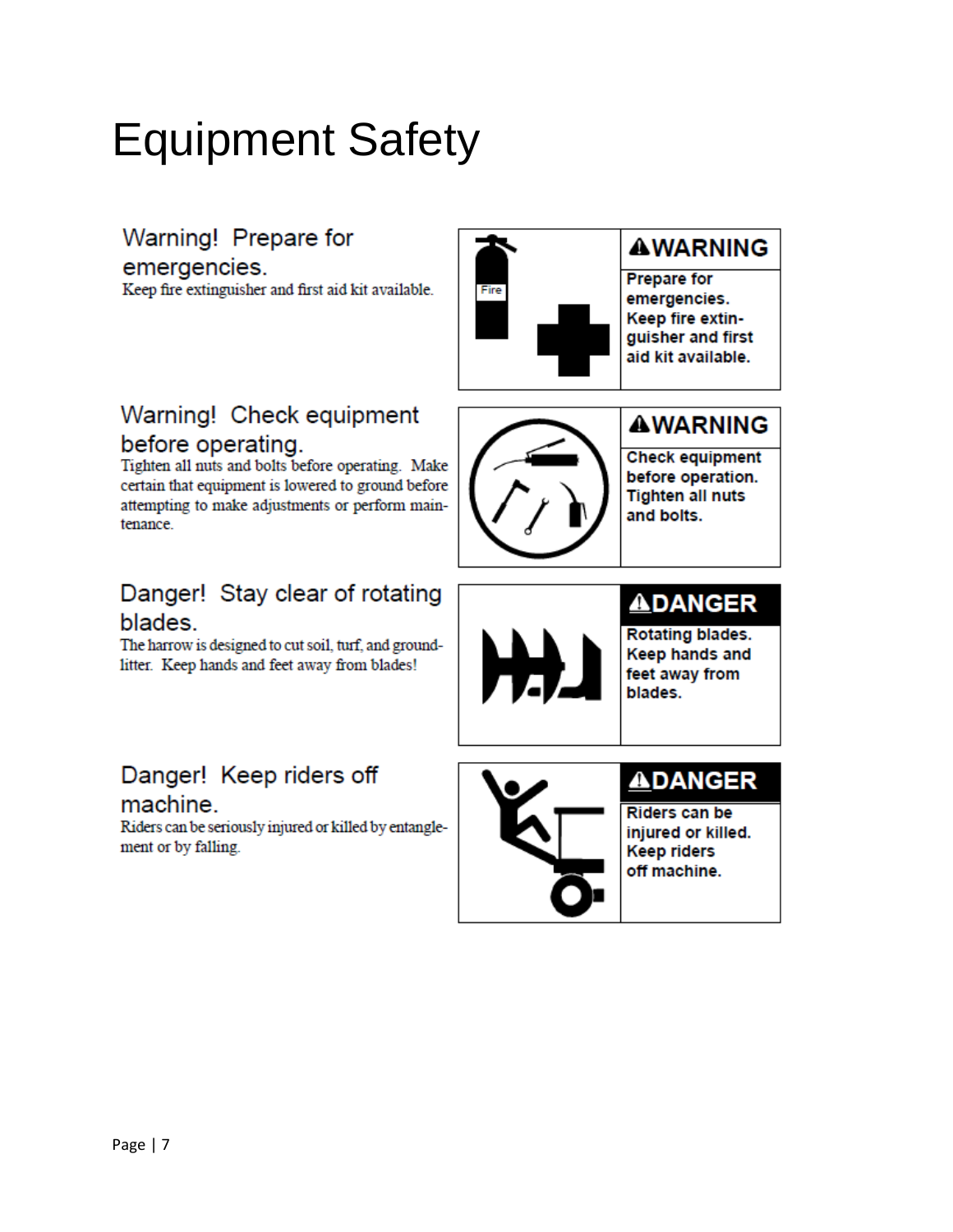| <b>AWARNING</b><br>Transport with care.<br>Use slow-moving<br>vehicle emblem<br>and flashing light.<br><b>Follow local</b><br>traffic regulations. | Warning! Transport with care.<br>Before transporting to a new location, make certain<br>that the slow-moving vehicle emblem is installed<br>and is clearly visible. Use flashing lights and follow<br>local traffic regulations.   |
|----------------------------------------------------------------------------------------------------------------------------------------------------|------------------------------------------------------------------------------------------------------------------------------------------------------------------------------------------------------------------------------------|
| <b>AWARNING</b><br>Use only with<br>tractors equipped<br>with a certified<br>roll-over protection<br>system.                                       | Warning! Roll-over<br>protection.<br>Do not operate the harrow on any tractor not<br>equipped with a certified roll-over protection sys-<br>tem                                                                                    |
| <b>AWARNING</b><br>Slow travel speed<br>when operating on<br>slopes or<br>rough terrain.                                                           | Warning! Slopes and rough<br>terrain.<br>When operating on slopes or rough terrain, slow<br>travel speed. Do not operate in an area where the<br>tractor could roll over. Be sure to fasten safety<br>belt when operating tractor! |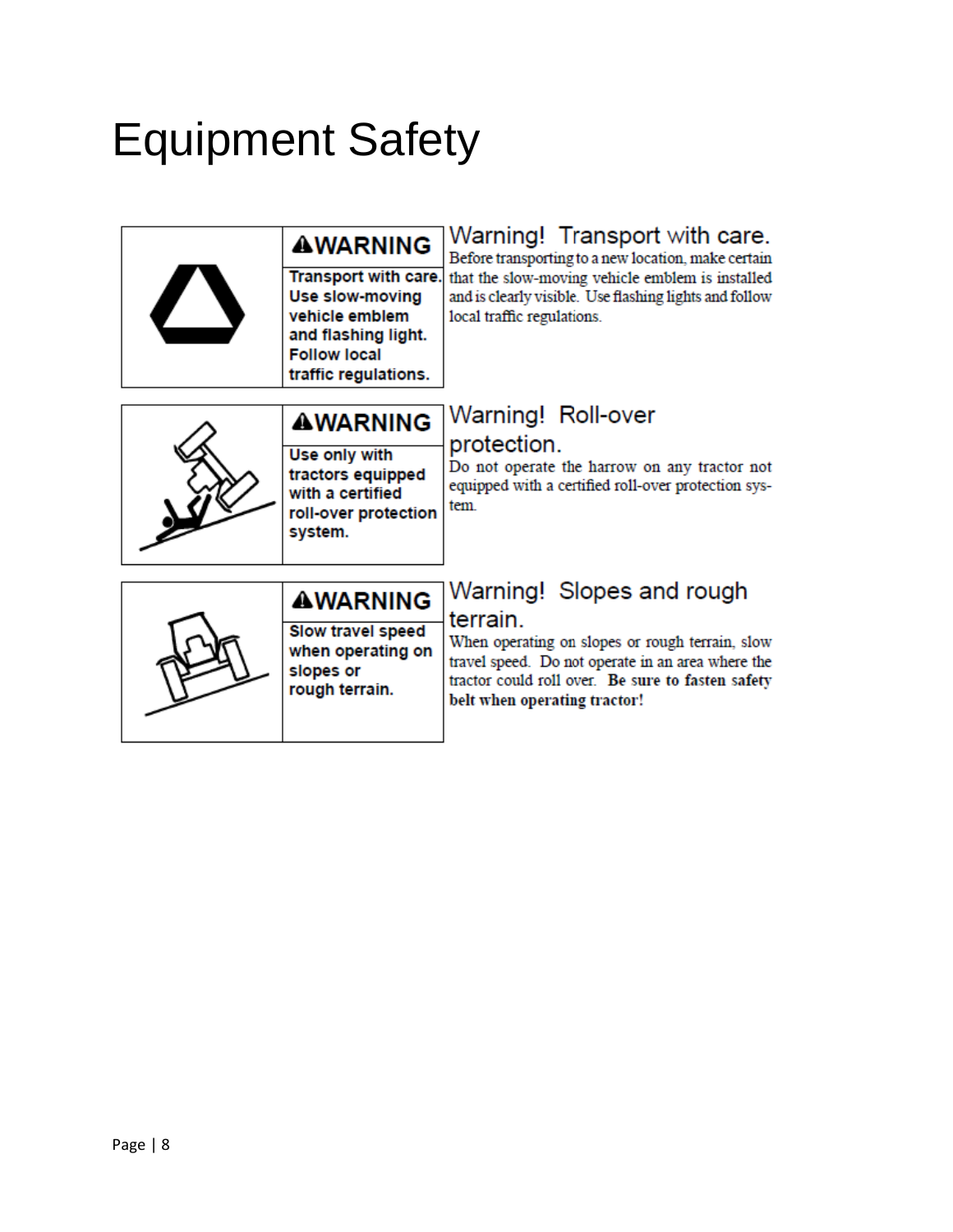### Assembly

#### Mounting the Optional Pull Kit to the Aerator Frame.

Step: 1

Locate the Wheel Kit Frame and mount it to the rear of the Aerator Frame using pins provided.

Step: 2 Pin in the Hydraulic Cylinder.

Step: 3

Locate the tongue and mount it into the front 3-point hitch using the CAT II hitch pins. Mount tongue brace into the top link positions and tongue height bracket on tongue assembly. This adjustable height bracket will need to be adjusted to match your tractor's draw bar height, allowing the tongue to stay in a level position during operation.

Step: 4

Locate the tongue jack and attach it to pivot tube welded to the tongue. Continue to route hydraulic hoses down the tongue and secure through welded U-bolt mounts and straps.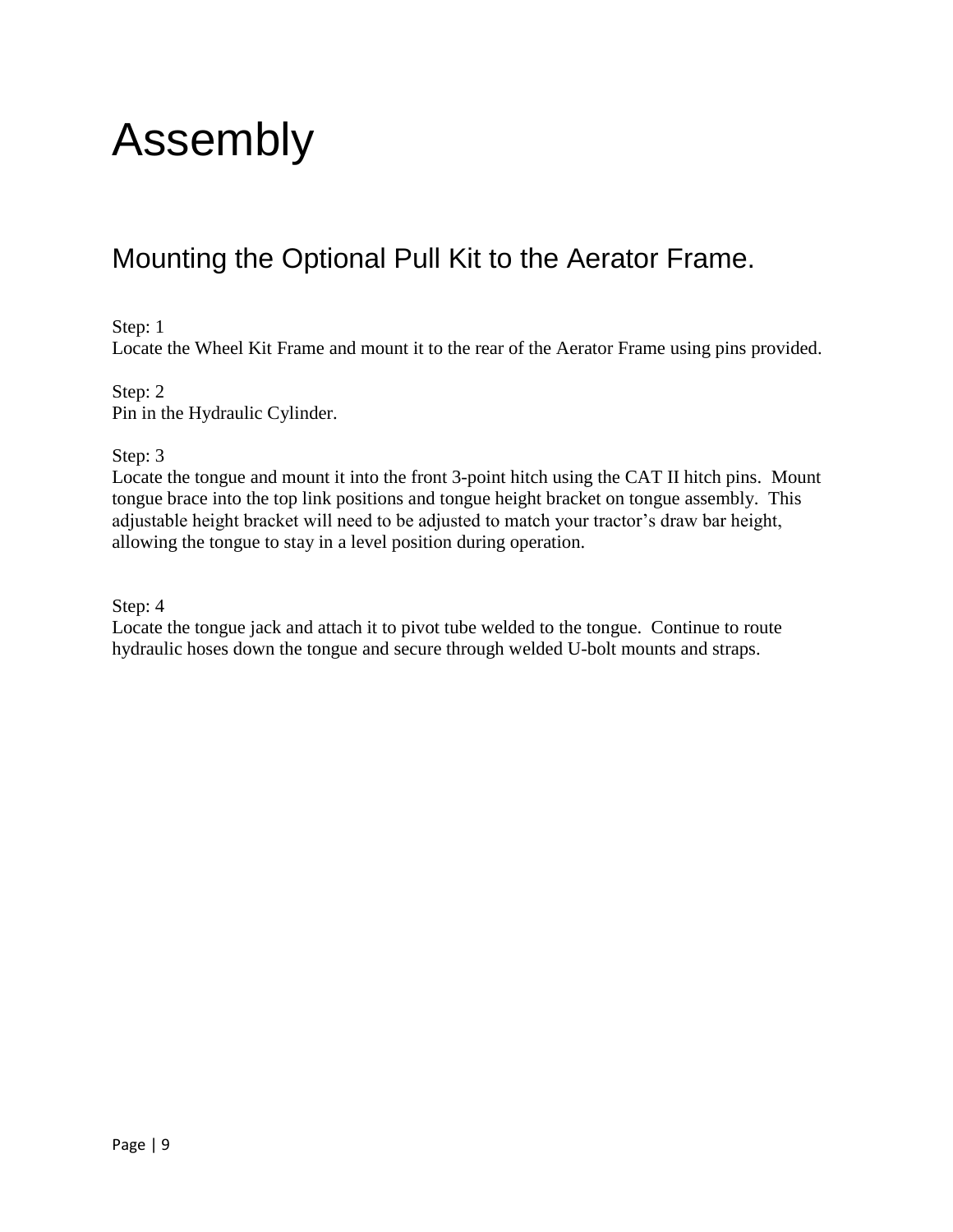### **REPLACEMENT PARTS**

for

#### **ADVANTAGE AERATORS**

Heavy Duty Turf Aerators

MODEL NUMBERS AA-6000 – 60" frame width AA-7200 – 72" frame width AA-8400 – 84" frame width AA-9600 – 96" frame width AA-10 – 10' frame width  $AA-12-12'$  frame width AA-14 – 14' frame width AA-16 – 16' frame width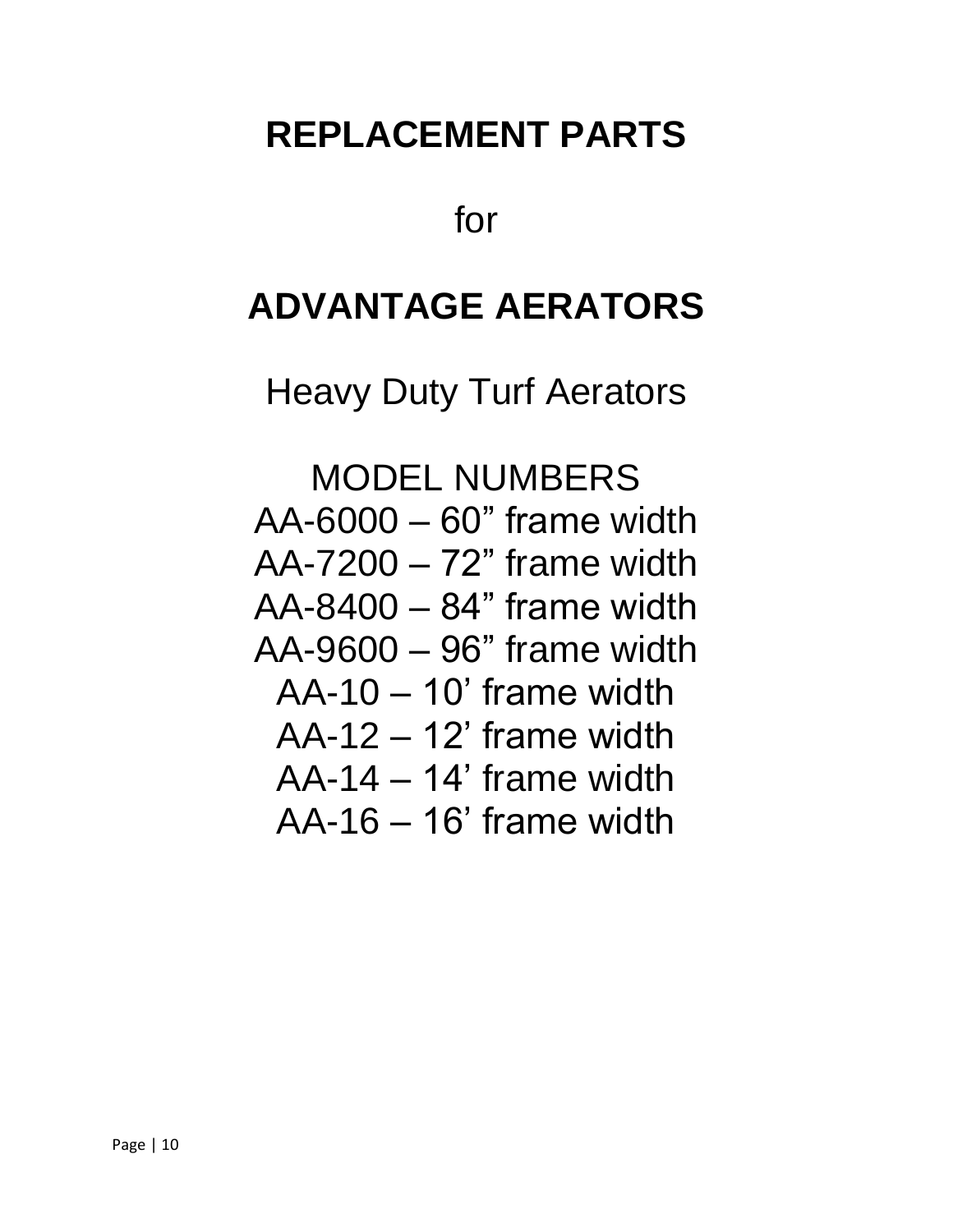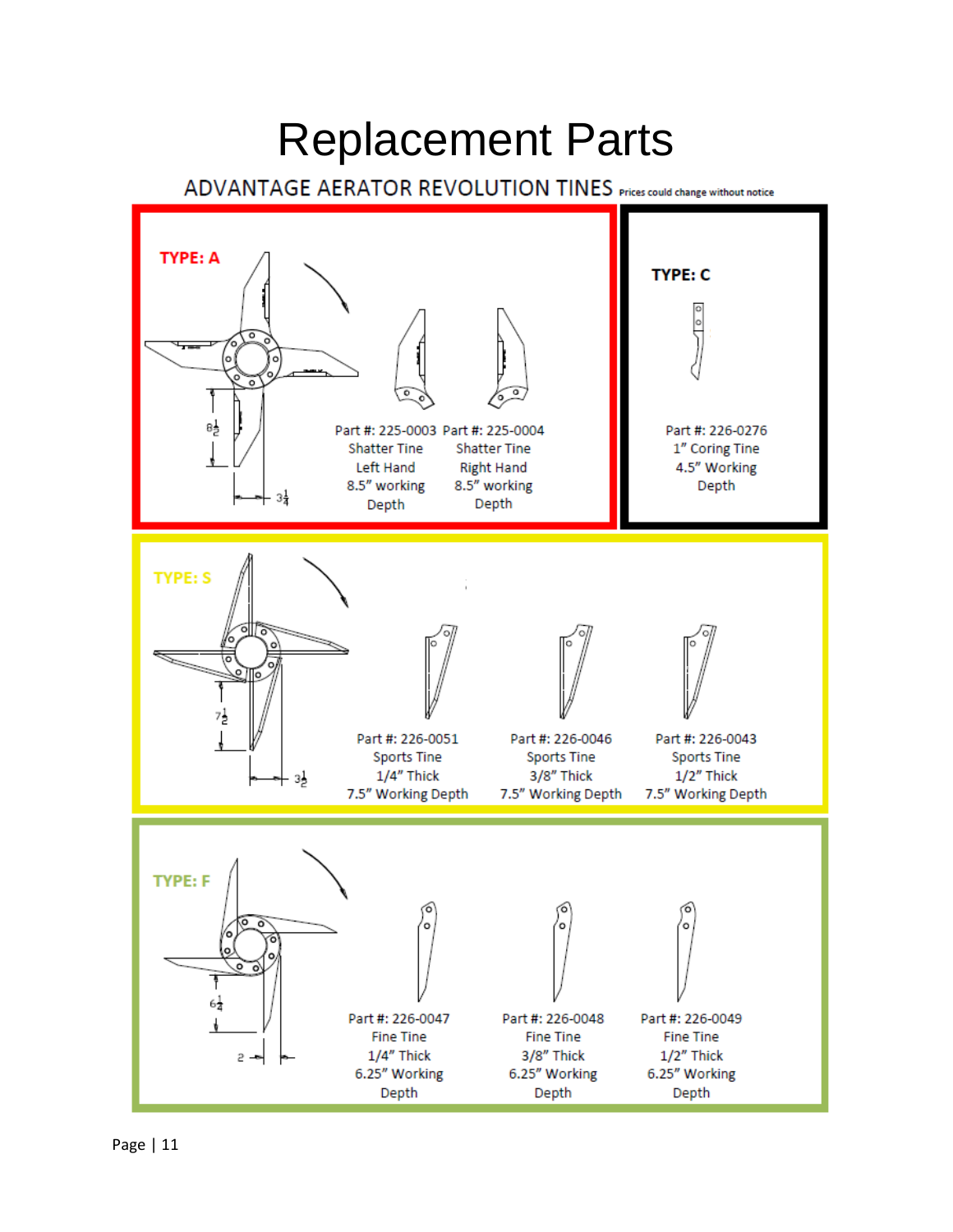### Replacement Parts

| <b>MISC, PARTS</b><br>$\,$ 1 $\,$ |              |                                          |  |  |
|-----------------------------------|--------------|------------------------------------------|--|--|
| 9<br>10                           |              |                                          |  |  |
| $\overline{7}$                    |              | $\overline{\mathbf{c}}$<br>5<br>8        |  |  |
|                                   |              |                                          |  |  |
| Ref. No.                          | Part No.     | <b>Description</b>                       |  |  |
| 1                                 | 126-040      | Tank, Water Weight, 50 Gal. w/ drain kit |  |  |
| 2                                 | <b>BM-01</b> | Strap, Ratchet Tie Down (Set of 2)       |  |  |
| 3                                 | 700-226-0031 | Bar, Tank Rack                           |  |  |
| 4                                 | 225-0065     | Clip, Hair #6                            |  |  |
|                                   |              |                                          |  |  |
| 5                                 | 226-0222     | Stand, Parking w/Locking pin             |  |  |
| 6                                 | MH-01        | Manual, Holder                           |  |  |
| 7                                 | 255-400      | Cylinder, Hydraulic - 1-1/2" x 6"        |  |  |
| 8                                 | 226-0076     | Hose Kit (Hydraulic)                     |  |  |
| 9                                 | 225-0066     | Bearing, Tine Axle                       |  |  |
| 10                                | 226-0169     | Ring, Tine Mounting Half (2 Req.)        |  |  |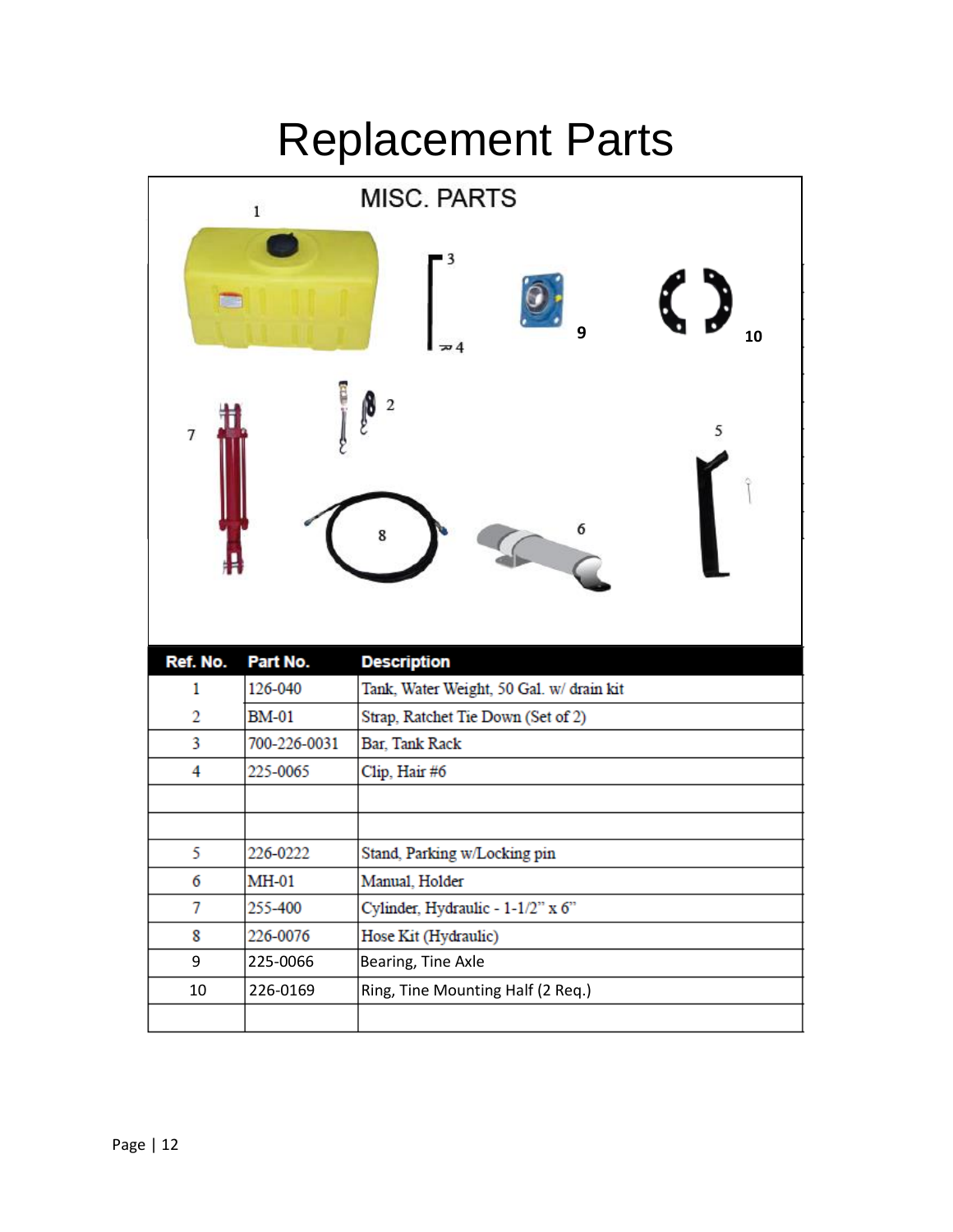### Replacement Parts

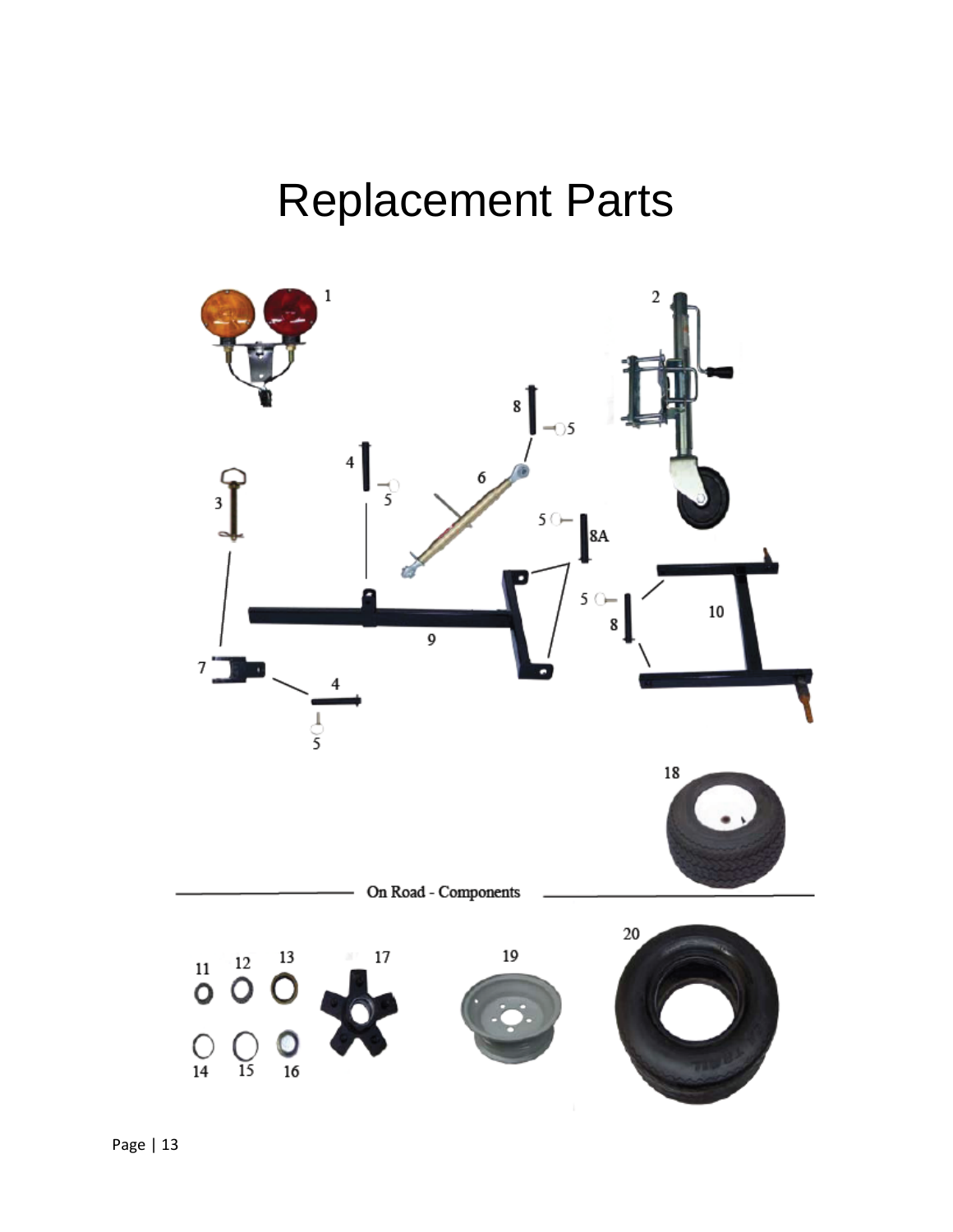### Replacement Parts

|    | Ref. No. Part No. | <b>Description</b>                                       |
|----|-------------------|----------------------------------------------------------|
| 1  | 225-0051          | Light, Kit w/ Wiring harness and SMV Decal               |
| 2  | 225-0046          | Jack, Tongue                                             |
| 3  | <b>UT-207A</b>    | Pin, Pull 1" W/ Hair Clip                                |
| 4  | 255-010           | Pin, 3/4"                                                |
| 5  | <b>TC-126A</b>    | Pin, Lynch                                               |
| 6  | 255-0014          | Turnbuckle, Top Link, Cat I                              |
| 7  | 226-0030          | Clevis, Hitch                                            |
| 8  | 500-21            | Pin, Top Link, Cat I                                     |
| 8A | 255-005           | Pin, Lift, 7/8" Cat. I                                   |
| 9  | 226-0031          | Tongue, Transport                                        |
| 10 | 226-0033          | Carrier, Off Road                                        |
|    | 226-0065          | Carrier, On Road                                         |
| 11 | <b>UT-123OB</b>   | Bearing, Outer                                           |
| 12 | <b>UT-120IB</b>   | Bearing, Inner                                           |
| 13 | <b>UT-122S</b>    | Seal                                                     |
| 14 | 65-C              | Cup, Outer                                               |
| 15 | <b>UT-121IC</b>   | Cup, Inner                                               |
| 16 | UT-130            | Cap, Dust                                                |
| 17 | <b>UT-119HA</b>   | Hub, Assembly Complete - Bearings, Cups, Seal & Dust Cap |
| 18 | 226-0034          | Tire & Wheel - Off Road ONLY                             |
| 19 | UT-114            | Wheel - On Road                                          |
| 20 | 226-0230          | Tire - On Road                                           |
|    |                   |                                                          |